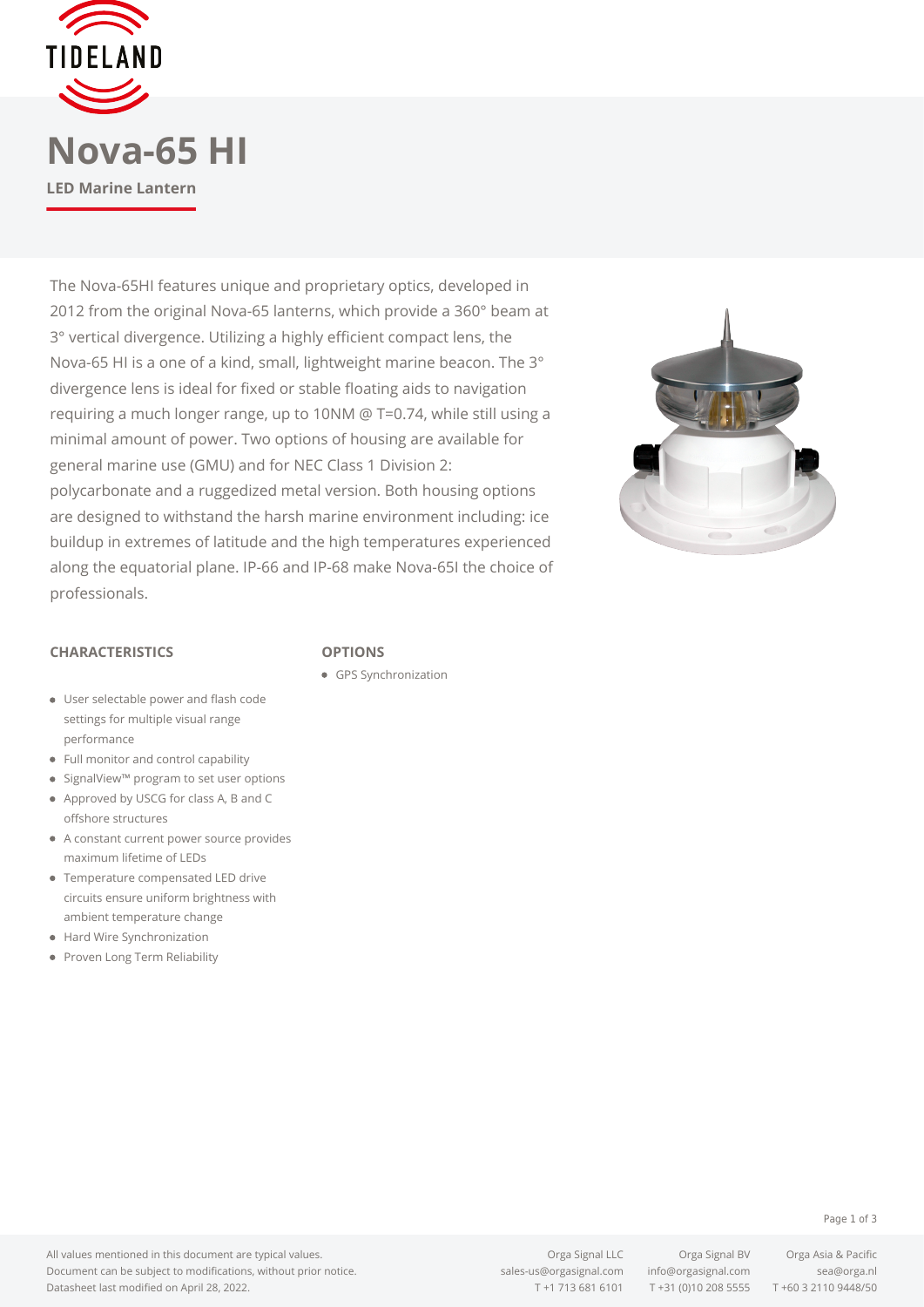

**LED Marine Lantern**

| Input Voltage - General Marine Use (GMU)                                 | 9 to 36VDC                                                                                                 |
|--------------------------------------------------------------------------|------------------------------------------------------------------------------------------------------------|
| Input Voltage - Hazardous Area                                           | 9.5 to 32VDC                                                                                               |
| Power Consumption - Nova-65                                              | Variable up to 10W                                                                                         |
| Power Setting                                                            | Field selectable                                                                                           |
| Colors Available                                                         | White                                                                                                      |
| Operating Temperature for GMU & NEC Class 1 Division 2 is                | $-40^\circ$ C to $+70^\circ$ C                                                                             |
| <b>Storage Temperature</b>                                               | $-40^{\circ}$ C to $+70^{\circ}$ C                                                                         |
| Vertical Divergences - GMU & NEC Class 1 Division 2                      | 3° degrees, white                                                                                          |
| Quiescent Current - Light Only                                           | <2mA                                                                                                       |
| <b>Quiescent Current - With GPS</b>                                      | $3mA$                                                                                                      |
| Flash Codes                                                              | Up to 256 codes, field selectable or via<br>communication links                                            |
| Synchronization - GMU & NEC Class 1 Division 2                           | GPS or hard wire options                                                                                   |
| <b>Monitor and Control</b>                                               | Capable                                                                                                    |
| Visibility                                                               | 360° horizon (omnidirectional)                                                                             |
| Sunswitch Threshold                                                      | Adjustable                                                                                                 |
| <b>Physical Measurements</b><br><b>Base Mounting</b><br>Height<br>Weight | 230mm (9.1in) maximum diameter<br>195mm (7.7in)<br>Polycarbonate 1.8kg (4.0lbs)<br>Aluminum 3.0kg (6.6lbs) |
| IP-Rating - GMU & NEC Class 1 Division 2                                 | IP66 / IP68                                                                                                |

NOTE: Specifications are subject to change.

All values mentioned in this document are typical values. Document can be subject to modifications, without prior notice. Datasheet last modified on April 28, 2022.

T +1 713 681 6101 T +31 (0)10 208 5555 T +60 3 2110 9448/50

Page 2 of 3